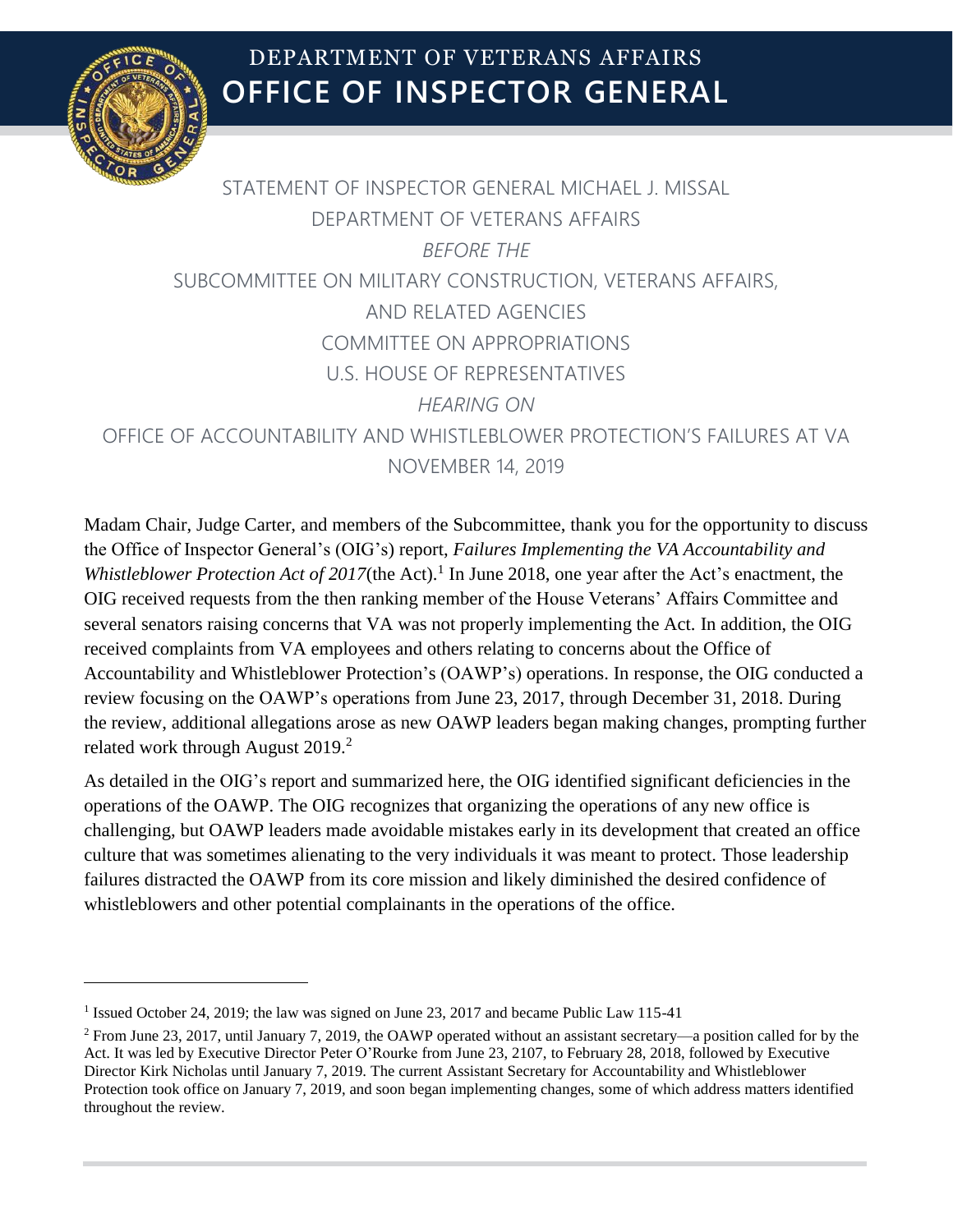VA employees who identify serious misconduct must feel protected when coming forward with complaints. They are essential to helping VA spot and address significant problems that may otherwise go undetected and persist, which could increase veterans' risk of harm. This report highlights significant failings by OAWP's former leaders that have had a chilling effect on complainants still being felt today. These failings include the lack of relevant policies and procedures, fundamental misunderstandings of investigative scope, not holding individuals accountable, and inadequate protections for whistleblowers. As a result, the current Assistant Secretary for Accountability and Whistleblower Protection faces significant challenges in putting the OAWP on a path to meet its statutory mission, mandates, and goals.

#### **BACKGROUND**

 $\overline{a}$ 

The OAWP was established in 2017 to improve VA's ability to hold employees accountable for specified misconduct; prevent retaliation against whistleblowers and initiate action against supervisors who retaliate; and address senior executives' poor performance.<sup>3</sup>

In comments to the OIG's draft report, VA took issue with what it characterized as the OIG's conclusion that the Act was designed to target senior executives for discipline. VA noted that the Act included expanded disciplinary authorities that apply to all VA employees. That is an accurate summary of the statute but it misses the point. The report focused on the OAWP's operations and efforts to implement relevant sections of the Act. The expanded disciplinary authorities of the Secretary over VA employees generally, although part of the same legislation, are not directly relevant to OAWP's operations and, thus, the OIG report. The Act did expand the Secretary's disciplinary authority to all VA employees, but that authority applies without regard to any involvement or action by OAWP. Indeed, the Act provides no role for OAWP in the disciplinary process of employees other than its authority to recommend discipline based on its investigation of allegations of misconduct, poor performance, and retaliation involving certain senior executives (i.e., the defined categories of Covered Executives<sup>4</sup>) and allegations of retaliation on the part of supervisors.<sup>5</sup> It is this authority of the OAWP with respect to disciplinary proceedings that are addressed in this report.

<sup>3</sup> *See* Department of Veterans Affairs Accountability and Whistleblower Protection Act of 2017, P.L. 115-41, 131 Stat. 862 (June 23, 2017). The legislation codified the establishment of the OAWP following an executive order issued in April 2017 to create an entity to "improve accountability and whistleblower protection" at VA. Improving Accountability and Whistleblower Protection at the Department of Veterans Affairs, Exec. Order No. 13793, 82 Fed. Reg. 20539 (Apr. 27, 2017). *See also* Dep't of Veterans Affairs, News Release, "Secretary David Shulkin Announces Establishment of Office of Accountability and Whistleblower Protection and Names Peter O'Rourke as its Senior Advisor and Executive Director" (May 12, 2017).

<sup>&</sup>lt;sup>4</sup> "Covered Executives" refers to VA personnel holding statutorily enumerated senior-level positions as defined in 38 U.S.C. §§ 323(c)(1)(H)(i) and (ii).

 $5$  38 U.S.C. § 323(c)(1)(H). The OAWP may also recommend appropriate discipline for employees based on investigations carried out by other entities such as the OIG, the Office of the Medical Inspector, and the Office of Special Counsel. 38 U.S.C. § 323(c)(1)(I).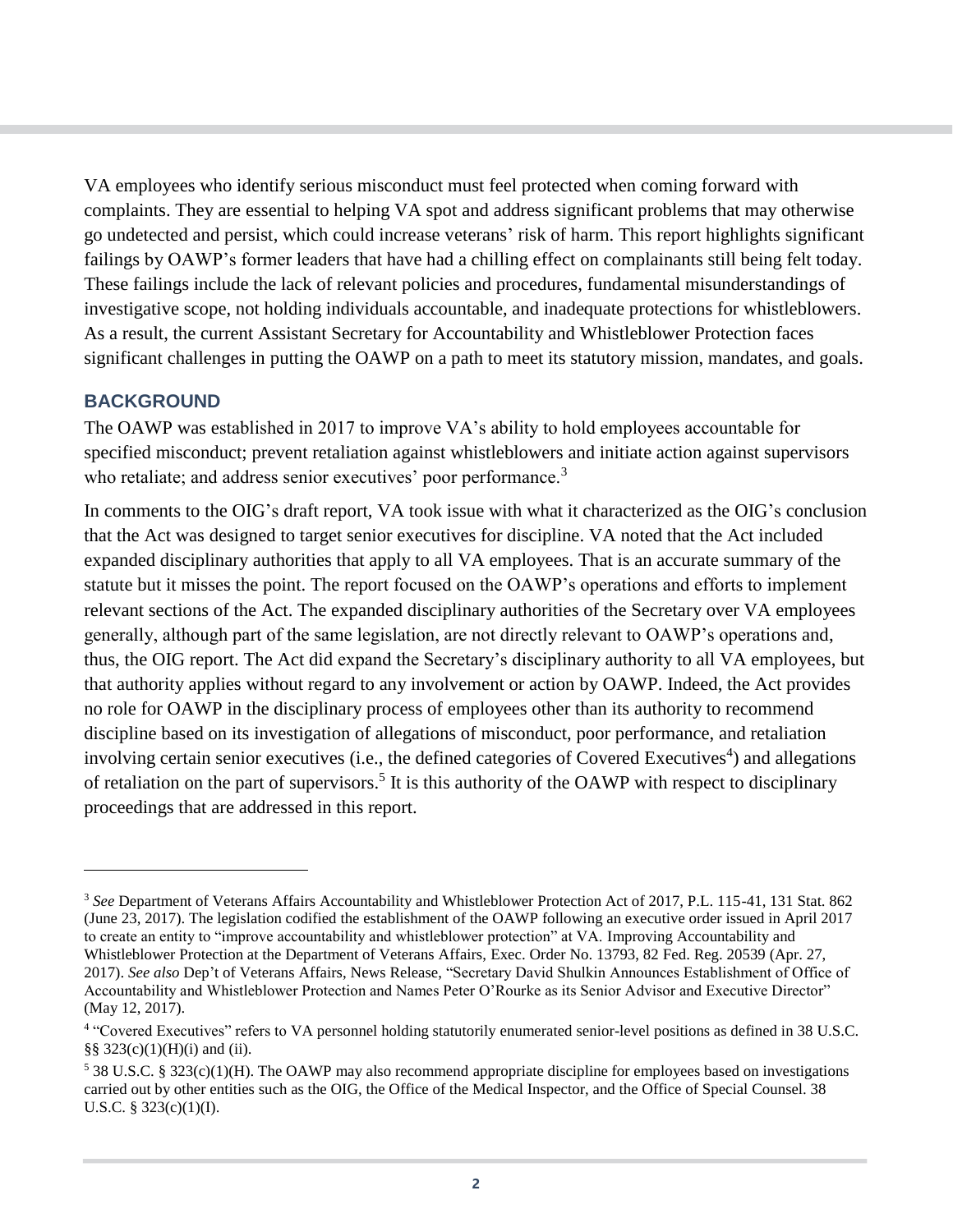#### **FAILURES IMPLEMENTING ASPECTS OF THE VA ACCOUNTABILITY AND WHISTLEBLOWER PROTECTION ACT OF 2017**

The OIG's review focused on answering the following questions that emerged from complaints and allegations to the OIG from various sources:

- 1. Whether the OAWP was exercising its authority in accordance with the Department of Veterans Affairs Accountability and Whistleblower Protection Act of 2017 and other applicable laws
- 2. Whether the OAWP conducted adequate, thorough, and procedurally fair investigations of matters it investigated
- 3. Whether VA employees were held accountable by making appropriate use of the authorities provided in the Act
- 4. Whether the OAWP was adequately protecting whistleblowers from retaliation as required by the Act and other applicable laws
- 5. Whether VA complied with other requirements of the Act, including making timely and accurate reports to Congress

A summary of findings related to each of the review questions follows. The OIG made 22 recommendations to address the six findings.

### **Finding 1: The OAWP Misinterpreted Its Statutory Mandate, Resulting in Failures to Act Within Its Investigative Authority**

The OAWP misconstrued its statutory investigative mandate both by accepting matters that it should not have and declining matters the Act requires it to investigate. The OAWP also investigated individuals outside the OAWP's scope of authority under the Act, which in some instances introduced an appearance of bias. This included investigating one of its own directors for allegations relating to the director's earlier position at another VA office, which was not within the OAWP's statutory authority to investigate. At the same time, it was too narrowly interpreting the scope of *what* the office should investigate. The OAWP inappropriately excluded investigations of misconduct and poor performance of covered individuals if the person making the allegations did not meet the statutory definition of whistleblower. The OAWP is not limited to investigating allegations made only by whistleblowers defined as employees and applicants for employment—but rather can investigate allegations from other complainants as well.

In addition to misinterpreting its statutory investigative mandate, the OAWP also failed to refer matters for investigation to other more appropriate investigative entities. Pursuant to regulation, VA employees must, for example, refer to the OIG matters that may be serious violations of criminal law related to VA. The OAWP investigated criminal matters involving possible felonies that it was required to refer to the OIG. Allegations of discrimination similarly should have been referred to VA's designated equal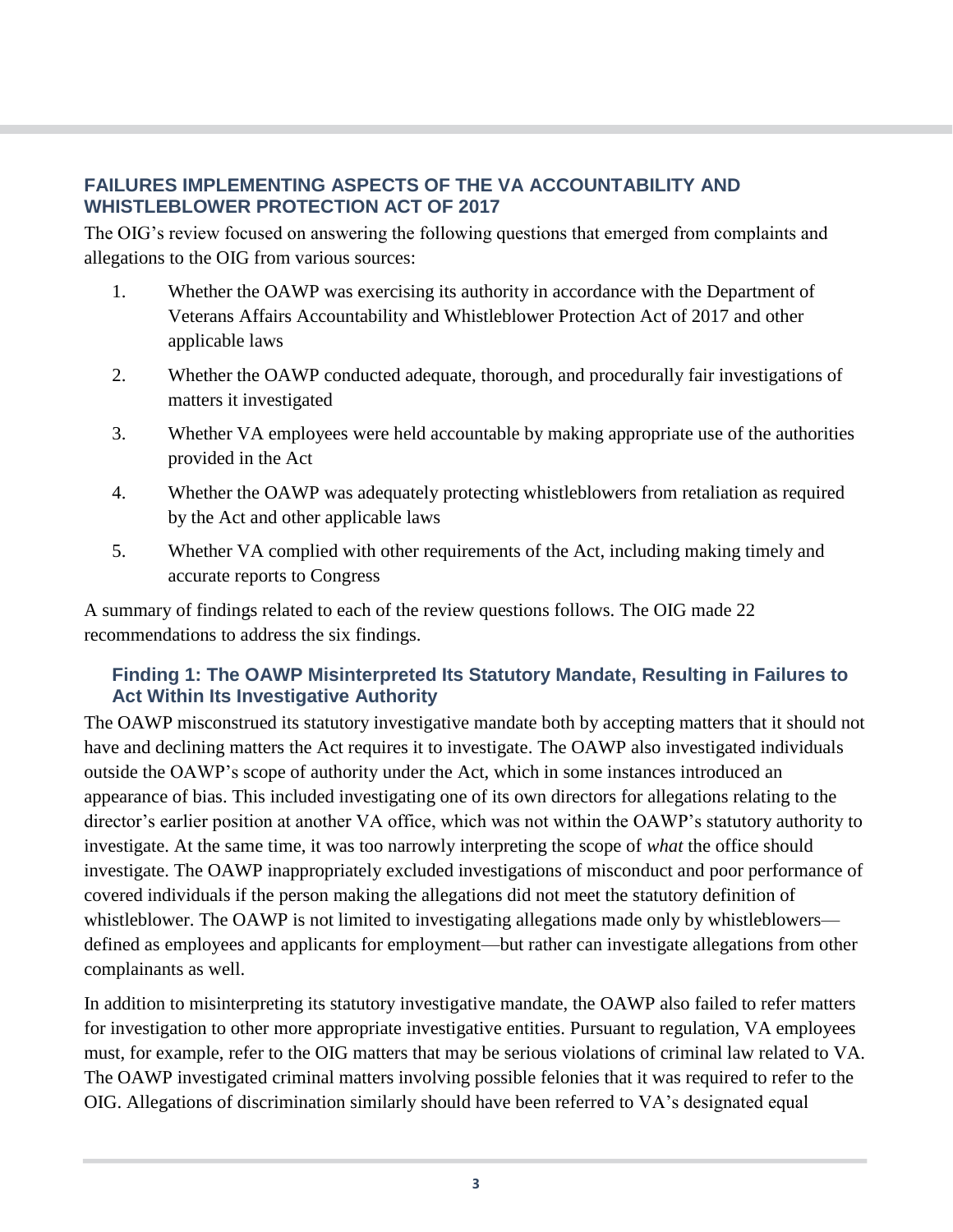employment opportunity (EEO) office, the Office of Resolution Management (ORM), unless they fell within the OAWP's authority to investigate. Although the law does not require that the OAWP refer such matters to the ORM, filing with the ORM is the only way for employees to preserve their EEO rights and it has more expertise to handle investigations of discrimination.

A fundamental flaw identified by the OIG was OAWP's misunderstanding of its statutory authority. The lack of clear and consistent guidance contributed to many of the other deficiencies identified in the report. The OIG made four recommendations related to Finding 1. They focus on actions by the Assistant Secretary for Accountability and Whistleblower Protection to ensure that the office is acting within its statutory authority and develop policies and procedures for working with VA's Office of General Counsel (OGC), ORM, OIG, and the Office of the Medical Inspector to establish criteria and procedures for the referral of matters to these entities. A complete listing of all the report's recommendations are in Appendix A of this statement.

#### **Finding 2: The OAWP Did Not Consistently Conduct Procedurally Sound, Accurate, Thorough, and Unbiased Investigations and Related Activities**

Written policies and procedures are crucial to effective operations. During the tenures of former Executive Directors Peter O'Rourke and Kurt Nicholas, the OAWP did not adopt comprehensive written policies and procedures on any topic. As of July 2019, it still lacked OAWP-specific written policies and procedures.<sup>6</sup> The failure to put in place key systems and quality controls has resulted in OAWP conducting investigations that were not always thorough, objective, and unbiased—undermining OAWP's credibility among some VA employees.

The OIG identified deficiencies in the following areas:

- The OAWP lacks comprehensive policies and procedures suitable for its personnel. This is particularly important given that individuals' reputations are at stake, whistleblowers' identities must be protected, and the issues on which the OAWP is reporting affect veterans' lives in tremendously significant ways. Staff were either missing guidance or were piecing together direction largely based on the mandates of a prior office that was not entirely aligned with OAWP's legislative scope. The results were felt across OAWP divisions:
	- 1. The Triage Division's procedures blurred the scope of OAWP authority and called for acceptances or referrals of cases that were not consistent with the OAWP's statutory authority.
	- 2. Operational procedures were incomplete and outdated, leaving staff without clear guidance.

<sup>6</sup> OAWP staff reported during the review that written policies and procedures were being drafted.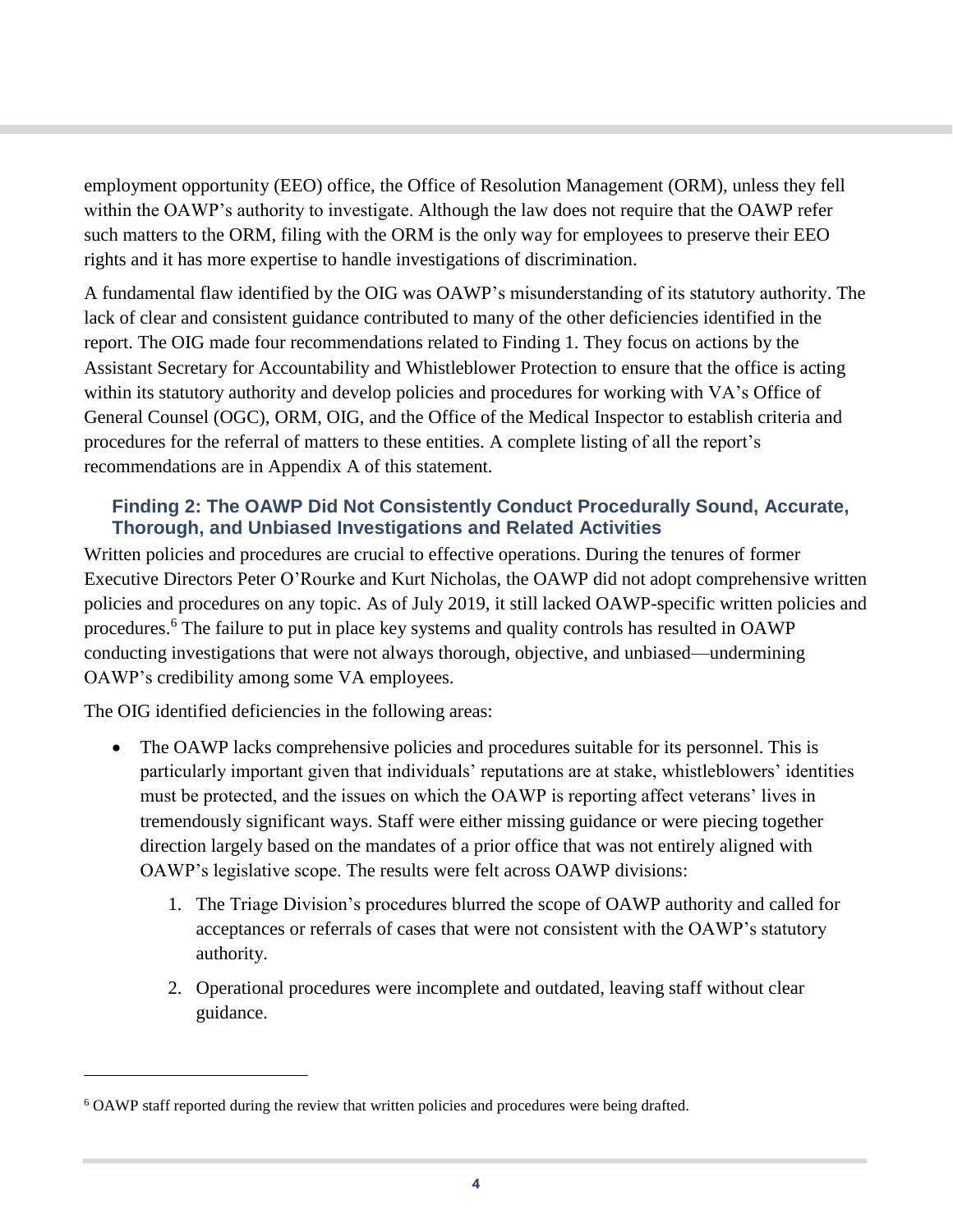- 3. The Investigations Division used selective portions of preexisting VA procedures that provided insufficient guidance and led to questionable results.
- The absence of OAWP quality control measures is particularly troubling given the hodgepodge of policies and procedures. OAWP's Advisory and Assistance (A&A) Division identified issues with the thoroughness of investigations. In some cases, investigators failed to seek testimonial evidence from key witnesses, including in at least one instance from the subject of the investigation. VA's OGC also identified deficiencies in the work of the A&A Division and Investigations Division. Although some investigatory inadequacies were detected by disciplinary officials and VA's OGC, this de facto oversight was not an effective or sustainable solution.
- The OAWP has failed to provide the staffing and training necessary to ensure it has the expertise, experience, and commitment that yield objective and thorough investigations critical to OAWP's success. Staff within OAWP that conducted investigations were not given the training and access to expertise needed to perform at the level expected of that office. While the Investigations Division has broadened its staffing strategy to include more than Human Resource specialists, it still lacked a coordinated strategy for training specific to investigations.
- The OAWP has fallen short of its commitment to conduct "timely, thorough, and unbiased investigations" in all cases within its investigative jurisdiction. VA employees and other complainants must be assured that OAWP investigations are conducted with the highest ethical standards, which does not yet appear to have been achieved. A contributing factor to both lack of thoroughness and appearance of bias was the OAWP's practice of investigating to the "substantial evidence" standard. That is, OAWP investigators did not conduct investigations designed to ensure that all known or obviously relevant evidence was obtained.<sup>7</sup> Rather, in many instances, they focused only on finding evidence sufficient to substantiate the allegations without attempting to find potentially exculpatory or contradictory evidence. One disciplinary official described OAWP investigations as "a [disciplinary] action in search of evidence." This standard and its application contributed to limited and unbalanced investigations.

The OAWP has statutory authority to investigate matters that overlap with the authority granted to several other investigative bodies, which means more than one entity can potentially investigate the same matter. The OIG identified instances in which the OAWP's

 $<sup>7</sup>$  For example, the Council of Inspectors General on Integrity and Efficiency, Quality Standards for Investigations</sup> (November 15, 2011) provide that all known or obviously relevant evidence should be obtained during an investigation. While OAWP is not governed by these standards, they provide relevant guidance for conducting thorough and objective investigations in a similar context.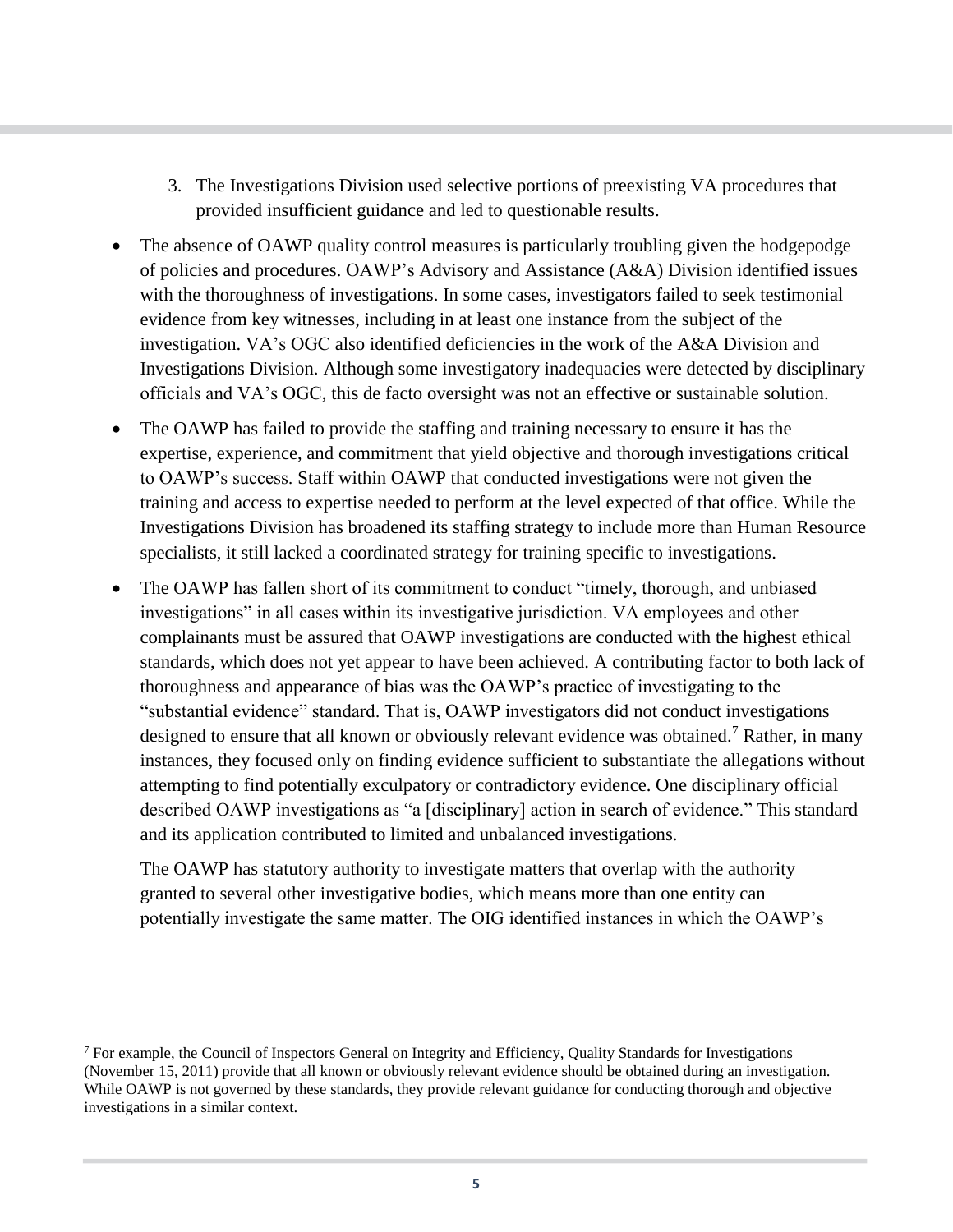objectivity was impaired by at least the appearance of bias.<sup>8</sup> In these instances, the OAWP should have referred the matters elsewhere or implemented measures sufficient to avoid the appearance of impropriety.<sup>9</sup> Key to this process is having an effective apparatus for triaging which issues should remain within the OAWP. Written guidance and training for employing that judgment would help ensure consistency and enhance the integrity of the office. The report cites two examples related to OAWP investigations of political appointees that had the appearance of bias. $10$ 

The OIG received numerous complaints from whistleblowers who felt that their submissions to the OAWP were not being handled in a timely manner, and that they were not even sure that the OAWP had accepted their allegations for investigation. Lengthy processing times can discourage whistleblowers from making further reports.<sup>11</sup> The OIG recognizes, however, that investigations must be afforded adequate time to ensure accurate results. Still, the OIG evaluated the time taken by the OAWP to resolve matters that were received by the OAWP Triage Division and referred for administrative investigation and found many took a year or more to close.<sup>12</sup>

Dr. Bonzanto told OIG investigators that she prioritized the need for prompt resolution of matters due in part to impacts on the subjects of investigations. She also stated that she was introducing standardized "touchpoints" with whistleblowers to improve communication about case statuses. She told OIG investigators that she instituted new expectations relating to timeliness of investigations. Her stated goal is to reduce to 90 days the time it takes from the receipt of a submission to the end of the A&A Division's involvement. Dr. Bonzanto explained

<sup>&</sup>lt;sup>8</sup> As discussed in Finding 1, the OAWP decided to investigate one of its directors in a case outside its statutory scope. The appearance of bias in that case was exacerbated by the slow progress of the matter at the discipline stage. Some OAWP staff familiar with the investigation questioned whether OAWP leaders were protecting a senior staff member.

<sup>&</sup>lt;sup>9</sup> The OAWP has statutory authority to refer whistleblower disclosures to other investigative entities, including the OIG. 38 U.S.C. § 323(c)(1)(D).

<sup>10</sup> See examples 11 and 12 of the report.

<sup>11</sup> GAO, Office of Special Counsel: *Actions Needed to Improve Processing of Prohibited Personnel Practice and Whistleblower Disclosure Cases*, GAO-18-400, (June 2018) 16, 21,<https://www.gao.gov/assets/700/692545.pdf> (discussing importance of timeliness in resolving whistleblower claims).

<sup>&</sup>lt;sup>12</sup> The data shows that from June 23, 2017, through December 31, 2018, the OAWP opened 628 matters for investigation and inherited 131 matters that had been pending with the OAR. Of the 628 OAWP matters, 299 were closed by the end of 2018, but 20 took more than a year to resolve. Of the 329 matters still pending at the end of 2018, 52 had been open more than a year. According to VA's Administrative Investigations: Resource Guidebook (June 2004), "[a]n administrative investigation is an impartial inquiry, authorized by a facility director or higher level manager, to be conducted at any time deemed necessary, to determine facts and collect evidence in connection with a matter in which the VA is or may be a part in interest." Directive 0700 also provides, "The term 'administrative investigation' refers to a systematic process for determining facts and documenting evidence about matters of significant interest to VA."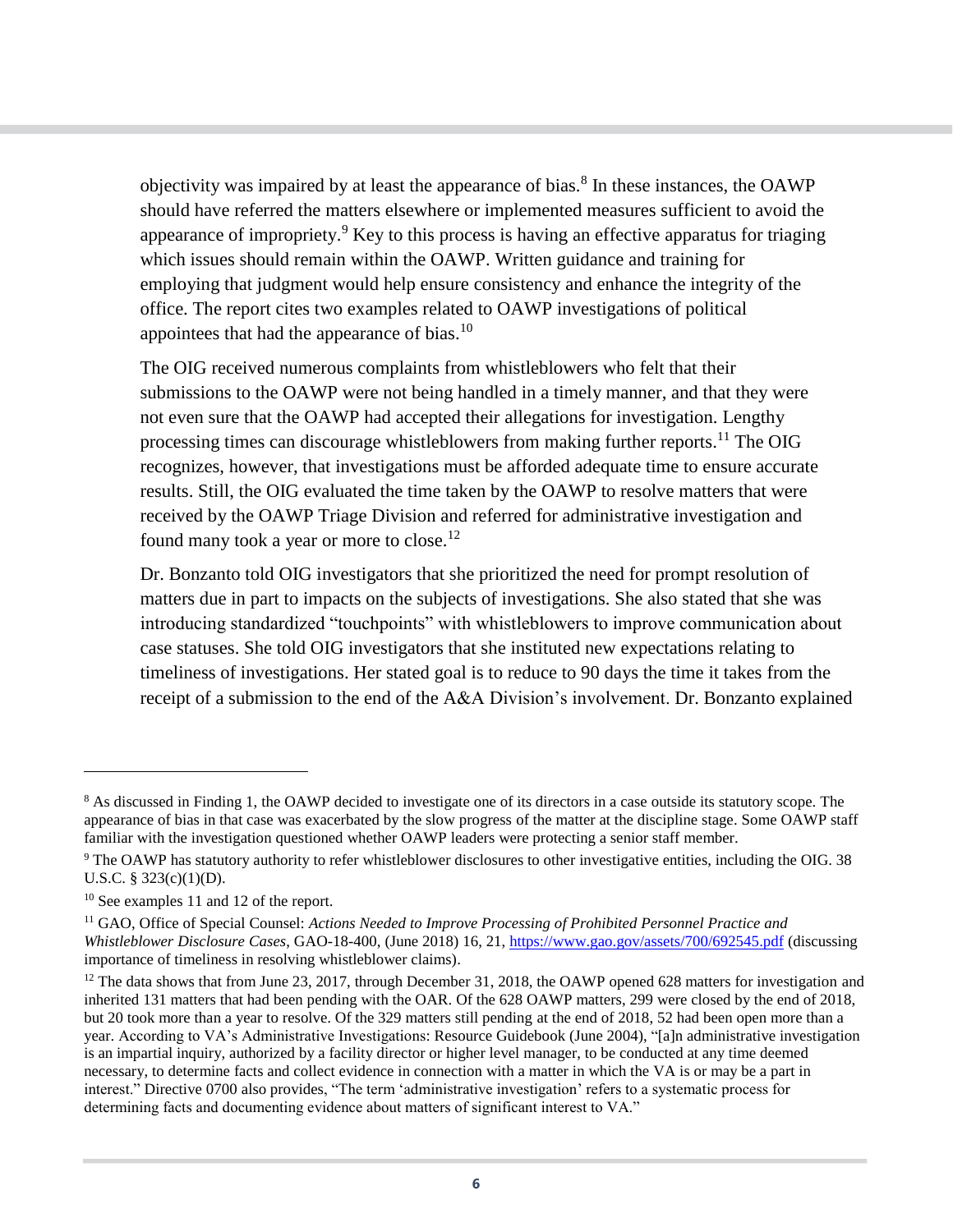that she is instituting check-in points to ensure that the staff of the Investigations Division are keeping up with their workload.

The OIG made four recommendations related to this finding. Three were to the Assistant Secretary for Accountability and Whistleblower Protection related to creating standard operating procedures, creating a quality assurance program, and providing training to OAWP staff. The other recommendation was to the OGC to review and update as needed VA Directive 0700 and VA Handbook 0700 and clarify how they apply to OAWP, if at all.

#### **Finding 3: VA Has Struggled with Implementing the Act's Enhanced Authority to Hold Covered Executives Accountable**

A critical purpose of the Act was to facilitate holding Covered Executives accountable for misconduct and poor performance. However, as of May 22, 2019, VA had removed only one Covered Executive from federal service pursuant to the authority provided by the Act. The OIG found that officials tasked with proposing and deciding disciplinary action had insufficient direction for how to determine the appropriate level of discipline that would ensure consistency and fairness for specific acts of misconduct and poor performance. In many cases, a disciplinary official mitigated the discipline recommended by OAWP as too severe or based on advice from the VA's Office of General Counsel. In part, this was because of the absence of clear guidance and the OAWP's practice of not always including relevant exculpatory evidence, which would emerge later in the process at the disciplinary stage.

The A&A Division adopted a practice of culling OAWP's investigative files to prepare an evidence file that it provided to the OGC and the proposing official. The A&A Division focused on including material in the evidence file that supported the proposed disciplinary action, rather than compiling all relevant evidence. According to the A&A Director, the content of the evidence file was determined by the A&A specialist and contained only the evidence that the specialist believed supported the charges.

The A&A Division would provide additional information from the investigative file if requested by the OGC. The OIG determined that this practice was problematic because OGC attorneys might not know what information to request. As one OGC attorney explained, neither the OGC attorney nor the disciplinary officials know what other information is in the investigative file until the subject responds, and even the subject might not know what is in the investigative file.<sup>13</sup>

Under a pilot initiative implemented by Dr. Bonzanto, OGC attorneys are now routinely provided access to the entire investigative file. The results of that pilot were not yet available.

<sup>&</sup>lt;sup>13</sup> This problem is exacerbated by the Act's timelines, which provide only seven business days for the subject to respond and an additional eight business days for the deciding official to process and review new information before rendering a decision. An evidence file provided by the proposing official to the deciding official with all relevant information would reduce the information the subject must collect and the deciding official must review.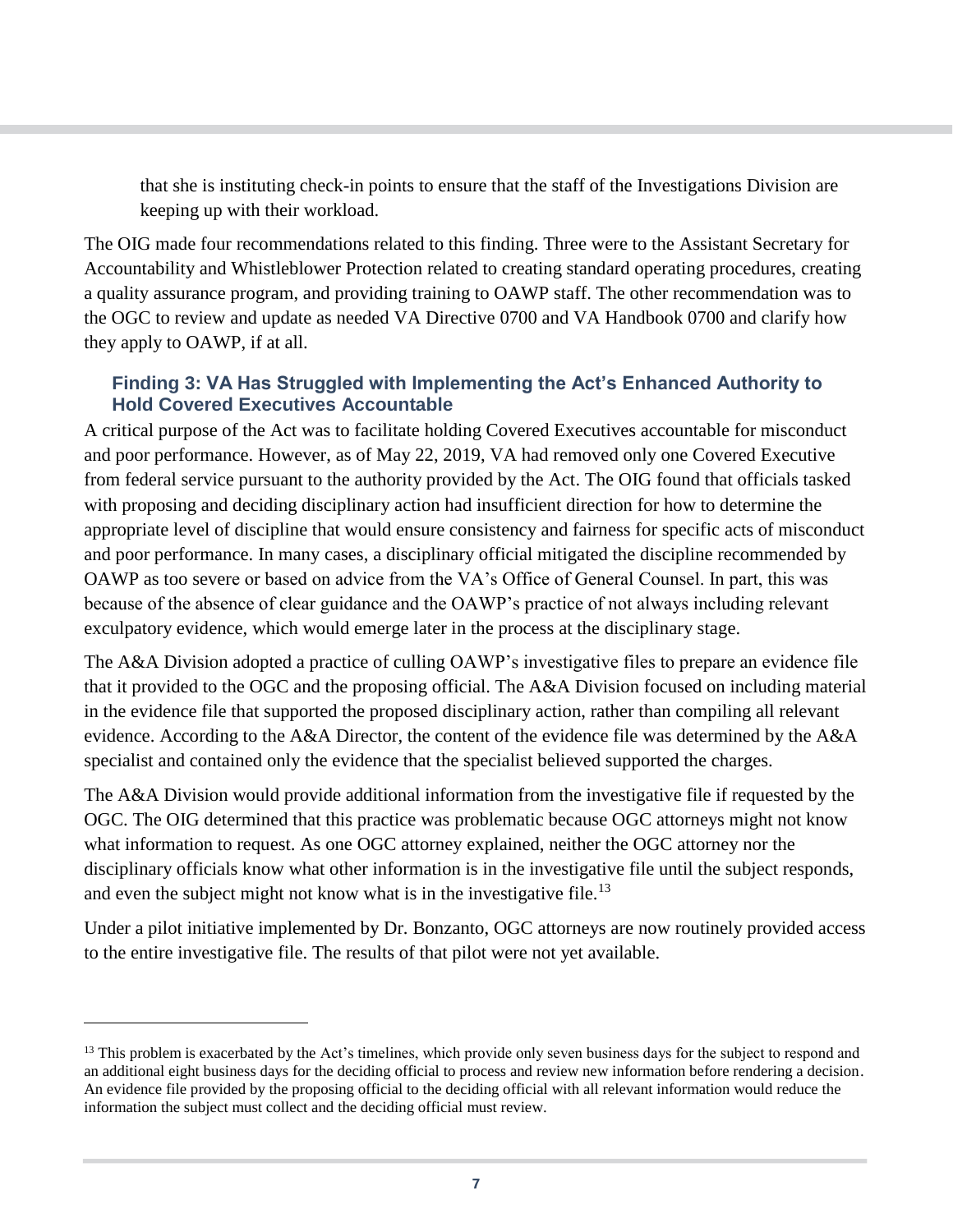For Finding 3, the OIG made 3 recommendations. Two were directed to the Secretary related to providing guidance and training on penalties for actions taken pursuant to the Act, as well as guidance and training for disciplinary officials to maintain compliance with mandatory adverse action criteria outlined in the Act. The third recommendation under this finding was to the Assistant Secretary for Accountability and Whistleblower Protection to make certain that all relevant evidence is provided to the VA Secretary, or the disciplinary officials designated to act on the Secretary's behalf, when OAWP recommends a disciplinary action.

### **Finding 4: The OAWP Failed to Fully Protect Whistleblowers from Retaliation**

From June 2017 to May 2018, the OAWP referred 2,526 submissions to other VA program offices, facilities, or other components that were not all equipped to undertake such investigations and without adequate measures to track the referrals or sufficient safeguards to protect whistleblowers' identities.<sup>14</sup> While referring other submissions to entities best positioned to address them is not inherently problematic, complainants were not always advised of these referrals. Of those referred, at least 51 involved allegations of whistleblower retaliation by a supervisor (and so properly fell within the investigative authority of the OAWP). The concerns raised by OAWP's referrals are primarily threefold:

- 1. The recipient agency must be competent to conduct the investigation of the type of matter being referred in a comprehensive, accurate, and balanced manner.
- 2. The OAWP must have tracking and monitoring processes to determine if the recipient entity has reasonably and appropriately handled the referral.
- 3. The OAWP must be transparent with complainants about the referral process and have procedures in place to ensure that complainants' identities will be protected—particularly from individuals in VA who are the subject of the allegations or are positioned to identify the complainant based on the nature of the submission or other released information.

Other concerns regarding protecting whistleblowers from retaliation include the following:

 $\overline{a}$ 

The OAWP took the position that allegations of whistleblower retaliation could not be investigated unless the whistleblower was willing to disclose his or her identity. The consent to disclose allowed the OAWP to further disclose the whistleblower's identity to other VA components. This policy places OAWP's obligation to investigate whistleblower retaliation in conflict with its obligation to maintain confidentiality of whistleblowers' identities. An OAWP Senior Advisor told the OIG that the OAWP adopted this policy because of the belief that to "investigate retaliation, you have almost no choice but to disclose the individual's identity."

<sup>&</sup>lt;sup>14</sup> In April and May 2019, Dr. Bonzanto directed, as part of an effort to review all 539 investigations of whistleblower retaliation allegations received from June 23, 2017, through April 15, 2019, to determine if they were properly developed. A plan has been submitted for reviewing 42 disclosures determined to need further review.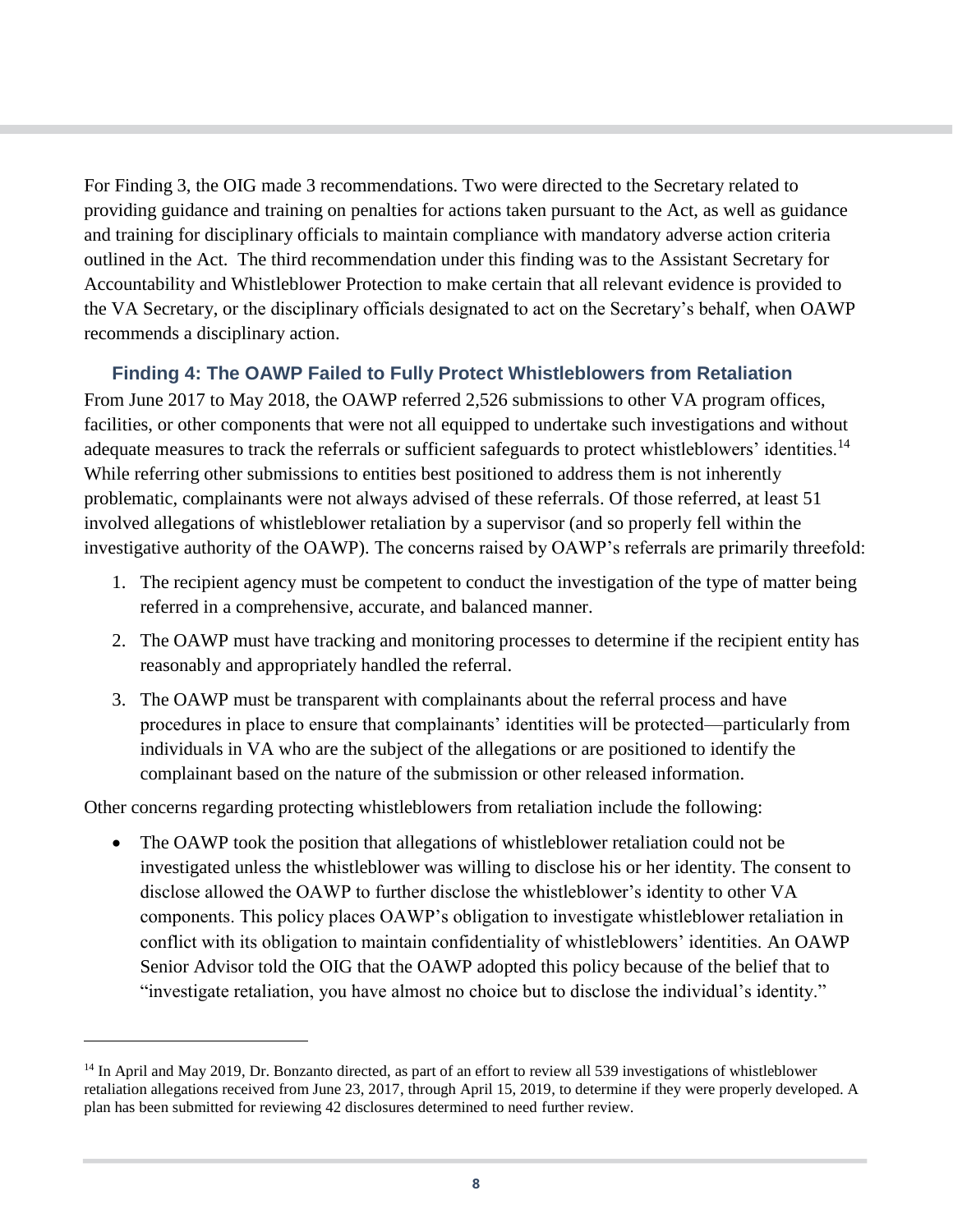• In 2017, the OAWP established a whistleblower reintegration program, which was later renamed the Whistleblower Mentorship Program. The OIG received complaints that the program was being used inappropriately to target whistleblowers. The stated purpose of the program was to provide whistleblowers who had made complaints with transitional support resources if needed after the whistleblowing experience. OIG interviews indicate that the motivation for the program was also to break the perceived routine of whistleblowers to continue reporting.

Ultimately, in its approximately 18-month existence, the program served one whistleblower as a test case, which was described by OAWP staff as successful. Dr. Bonzanto placed the program on hold because her assessment revealed that it had not met with identifiable or measurable success sufficient to warrant devotion of the resources that would be required to expand the program to serve more individuals.

- The OAWP also failed to establish safeguards sufficient to protect whistleblowers from becoming the subject of retaliatory investigations. One troubling instance involved the OAWP initiating an investigation that could itself be considered retaliatory. At the request of a senior leader who had social ties to the OAWP Executive Director, the OAWP investigated a whistleblower who had a complaint pending against the senior leader. After a truncated investigation, the OAWP substantiated the senior leader's allegations without even interviewing the whistleblower.
- Former leaders of OAWP also directed funds for purposes unrelated to OAWP's core mission. There were \$2.6 million of OAWP's fiscal year 2018 budget of \$17.37 million (15 percent) obligated on two separate contracts for process improvement and leadership development services. Each contract had two subsequent option years which, if exercised, would have brought the potential total obligation to over \$6.8 million. The first contract related to process improvements. According to Dr. Bonzanto, shortly after she became Assistant Secretary, she learned about the existence of the process improvement contract. She told OIG investigators that the contractor "was supposed to be helping us with our directives and our workload," but she learned after inquiring further that "everything that they were doing, none of it was related to OAWP." She also told the OIG that she ordered then Deputy Director Todd Hunter to refocus the contractor to "come back and start doing work that's related to OAWP." According to Dr. Bonzanto, by March 2019 the contractor's work was redirected to assisting the OAWP with developing its processes and procedures.

The services to be acquired under the second contract related to leadership development and coaching, which former Executive Director Nicholas intended for VA generally, not just the OAWP. In response to the OIG's inquiry concerning the contracts, VA suspended performance on the contract for leadership development and coaching, which limited VA's cost to the \$88,000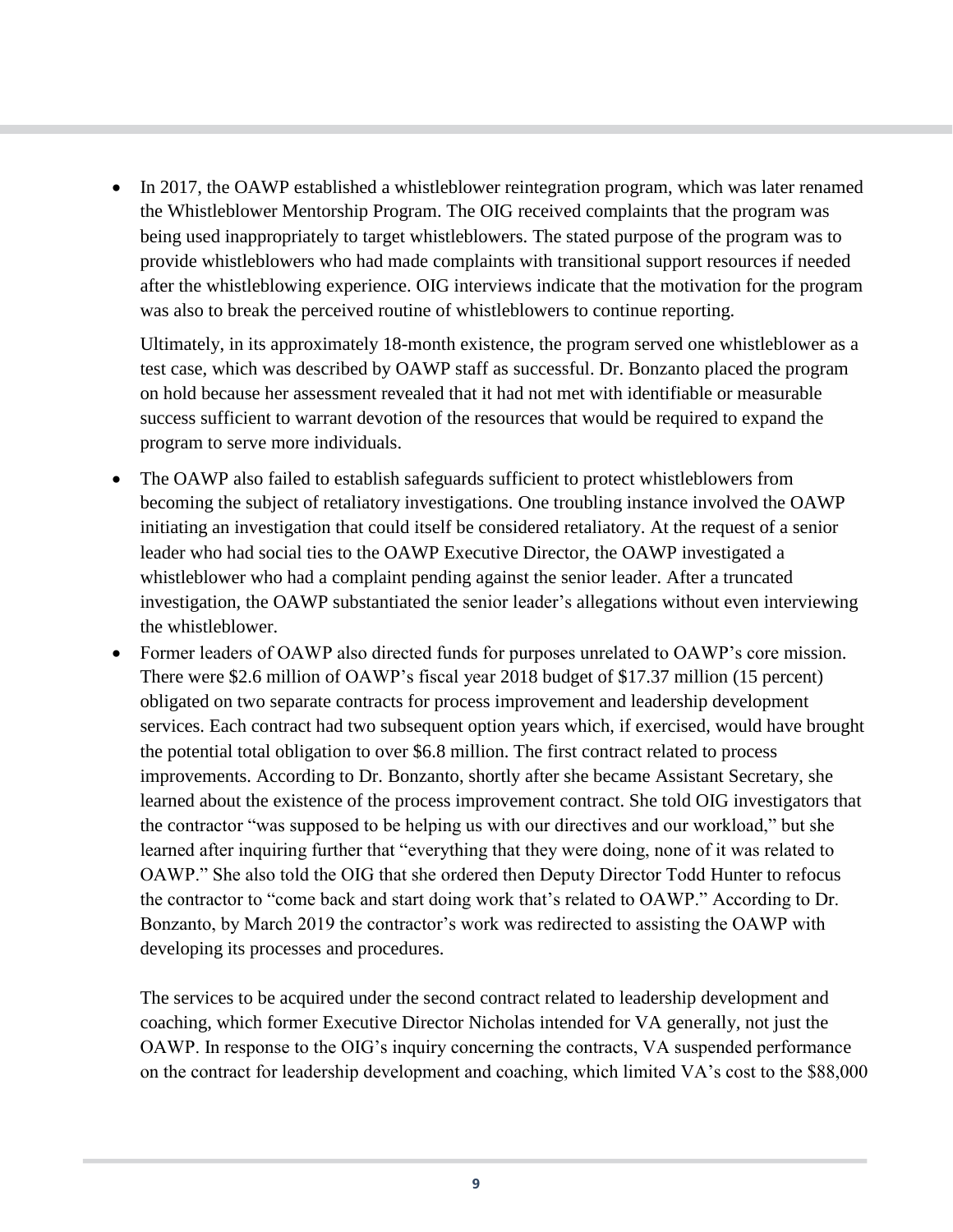already expended. The OIG did not find any evidence that VA leaders requested that Mr. Nicholas initiate either procurement or redirect OAWP funds to these contracts.

During its review, the OIG received several allegations from OAWP employees pertaining to personnel decisions and other exercises of discretion by OAWP management. These related to past practices as well as events occurring between January and June 2019. The investigation of individualized complaints of prohibited personnel practices was not within the scope of this review. Witnesses raising allegations of whistleblower retaliation or prohibited personnel practices were encouraged to file complaints with the Office of Special Counsel. Some of these allegations related to dissatisfaction with current OAWP management's decisions. Reviews of these types of allegations were declined when they amounted to reasonable policy differences that were not appropriate or ripe for OIG oversight. Nonetheless some of these allegations raised important issues that OAWP managers needed to address. Accordingly, the OIG deidentified the complaints and transmitted their general substance to OAWP in September 2019.

The OIG made three recommendations to the Assistant Secretary for Accountability and Whistleblower Protection regarding safeguards to maintaining confidentiality of employees making submissions; conducting an organizational assessment of OAWP employee concerns and developing an appropriate action plan; and developing a process and training for OAWP's Triage Division to identify and address potential retaliatory investigations.

### **Finding 5: VA Did Not Comply with Additional Requirements of the Act and Other Authorities**

The OIG determined that VA failed to implement various requirements under the Act, including revising supervisors' performance plans and developing supervisors' training regarding whistleblower rights. VA also has not provided whistleblower protection training for all other employees. On numerous occasions, VA did not submit timely, responsive, and/or accurate reports to Congress on whistleblower investigations and related disciplinary actions as required by the Act. The causes of these lapses included

- OAWP's lack of an adequate database system to capture required information,
- OAWP leaders' failure to understand their responsibilities and deadlines under the Act and plan accordingly, and
- OAWP's inadequate procedures or processes to track the information requested by Congress.

In addition, VA has interpreted the requirement that it submit reports to Congress when the Secretary "does not take or initiate the recommended disciplinary action" within 60 days of receipt of a recommendation in such a way that VA disciplinary officials' mitigation or declination of OAWP's recommended actions are not reported to Congress.<sup>15</sup> By failing to meet these statutory obligations, the

<sup>15</sup> 38 U.S.C. § 323(f)(2).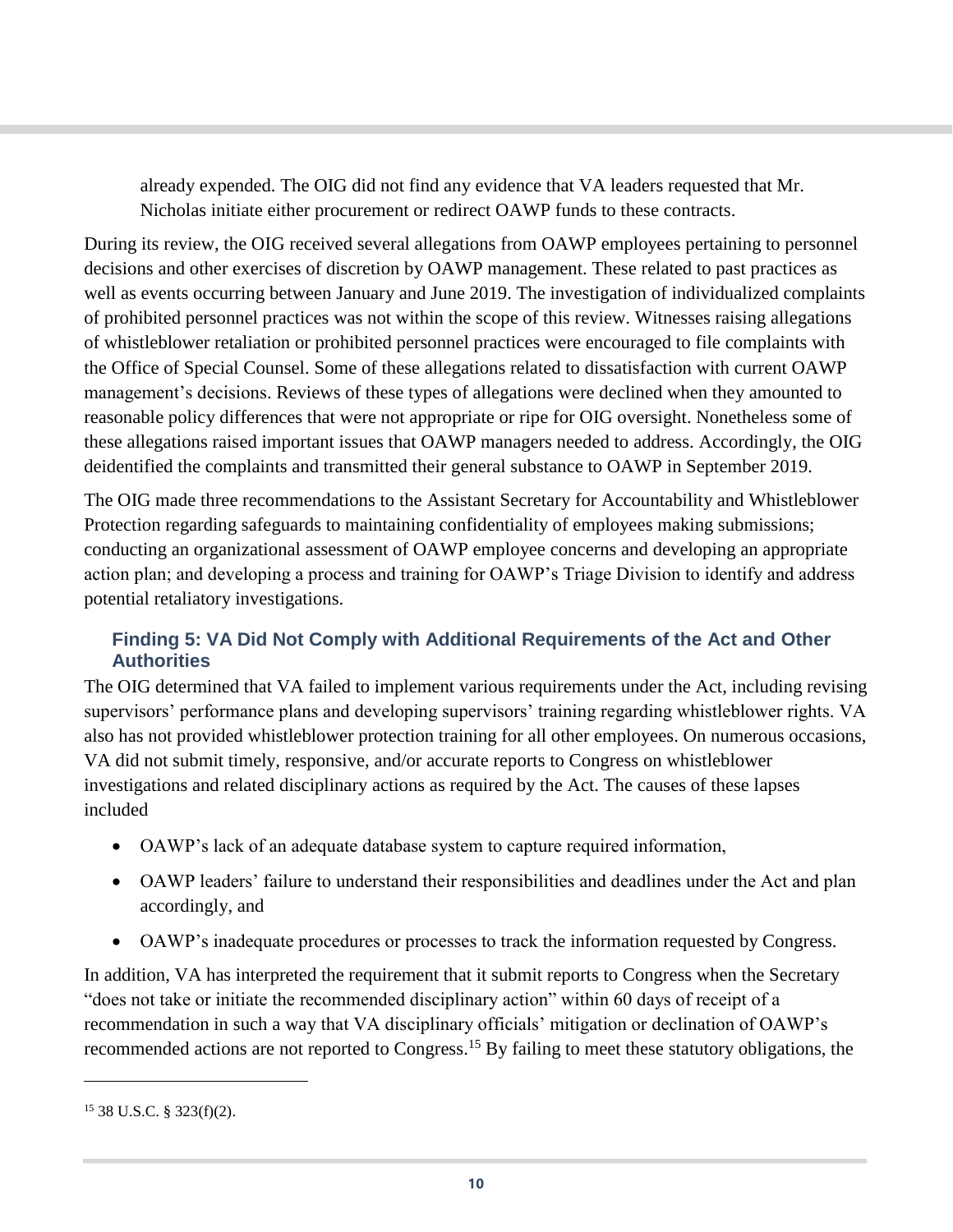OAWP has undermined Congress's intent to create greater transparency with respect to employee accountability and whistleblower protection within VA.

There are six recommendations related to Finding 5. Four recommendations are for the Assistant Secretary for Accountability and Whistleblower Protection of which two relate to training; one deals with performance plan requirements; and one addresses improvements to systems to be capable of tracking the data required by the Act. Two recommendations are for the VA Secretary and deal with ensuring supervisor training is implemented and that VA comply with the 60-day reporting requirements.

**Finding 6: The OAWP Lacked Transparency in Its Information Management Practices**  In the course of the OIG review, staff identified issues outside the initial scope regarding OAWP's information management practices. VA has obligations under the Privacy Act of 1974 to disclose its uses of information collected from individuals, and it has obligations under the Freedom of Information Act (FOIA) to provide timely and accurate responses to requests for information. The OAWP failed to publish notices required by the Privacy Act concerning the collection of information from individuals and VA's routine uses of that information. The OIG also found that the OAWP did not communicate appropriately with individuals who made submissions to the office, and that its responses to requests for information pursuant to FOIA have not met statutory deadlines and lag significantly behind other VA components.

The two recommendations associated with this finding are directed to the Assistant Secretary for Accountability and Whistleblower Protection. The first relates to publishing Systems of Record Notices for each OAWP system of records. The OIG also recommended training, staffing, and establishing procedures for the OAWP's FOIA Office in order to comply with governing requirements.

#### **VA Comments to the OIG Report**

VA concurred with all recommendations and provided action plans for implementation. However, some of the planned actions lacked sufficient clarity or specific steps to ensure corrective actions will adequately address the recommendations (see Appendix A for a listing of all recommendations). In particular the actions detailed in multiple responses (specifically to Recommendations 2, 3, 4, 7, 11, 12, 18, 19, and 20) were identified by VA as completed as of October based on the issuance of Directive 0500 on September 10, 2019, or other actions taken in recent months. The OIG has not received sufficient documentation to determine whether recent actions and attempts to implement Directive 0500 fully address the recommendations. The OIG notes that the planned actions for two recommendations (Recommendations 2 and 12) are not sufficient to address the findings and will require updated action plans. OIG staff recently met with OAWP leaders regarding their responses to the OIG report, and will continue to engage with them on planned actions to implement the recommendations effectively and ensure sustainability. In addition to discussing OAWP's current action plans, the meeting provided VA an opportunity to understand why the OIG has declined at this time to close certain recommendations for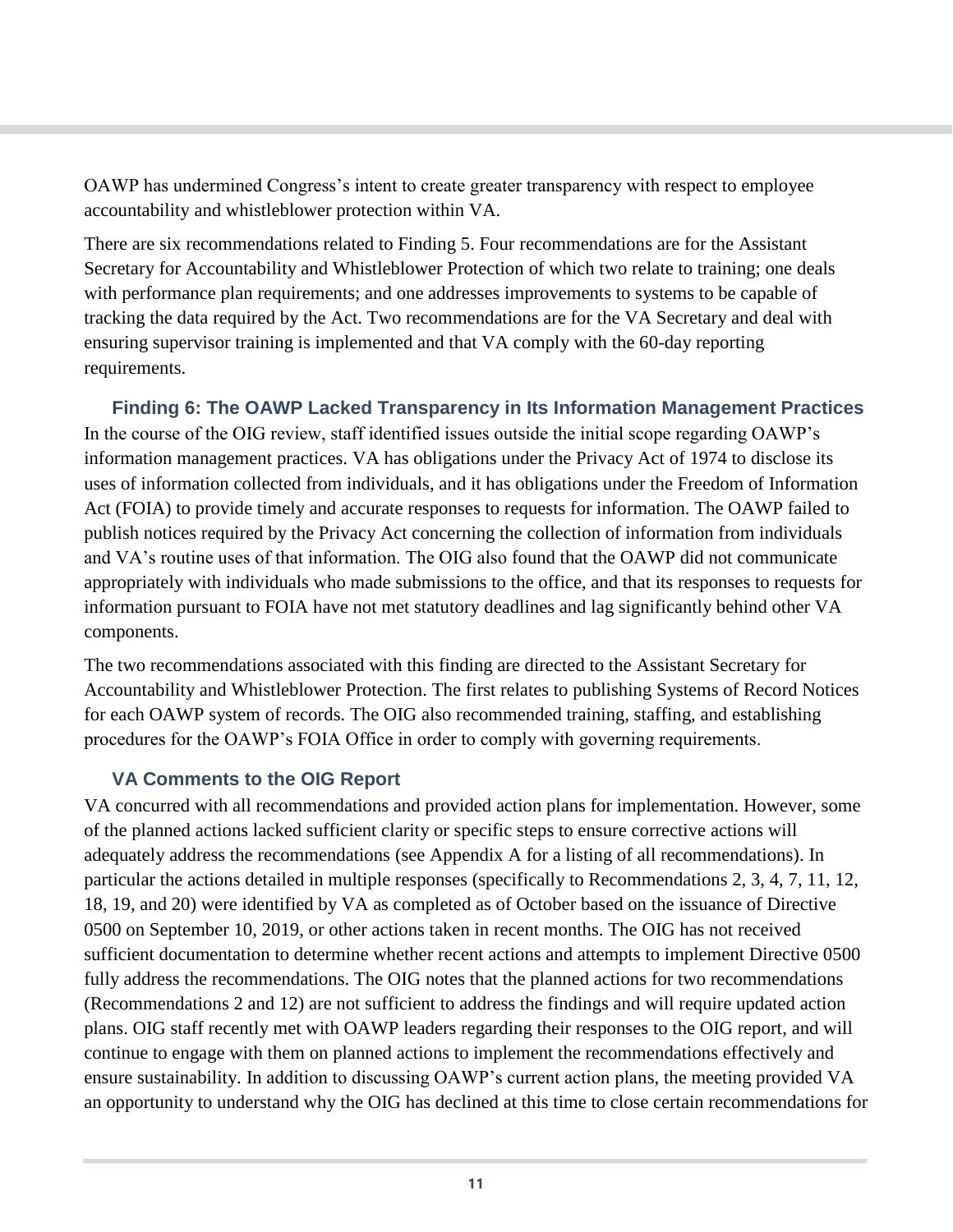which the OAWP believes sufficient remedial measures have already been taken. For example, VA views Directive 0500 (issued in September 2019) as fully resolving several of the recommendations. In the OIG's view, the directive is a start, but it does not address the operational procedures that the OAWP needs to govern its process, and it continued to expand the OAWP's investigative scope beyond that provided by statute without providing any legal justification for doing so. Similarly, the other organization changes implemented recently may lay the foundation for addressing some of the recommendations, however the OIG needs to fully assess the changes before it can close recommendations.

## **CONCLUSION**

The OIG found that VA has failed to properly implement several key provisions of the VA Accountability and Whistleblower Protection Act of 2017, as well as other authorities. In particular, the OAWP's former leaders failed to understand the office's statutory mandates and investigative authority. They were also ineffective at establishing clear policies, procedures, and training sufficient to ensure that the OAWP and VA met their obligations to protect whistleblowers' identities and hold VA employees accountable. Although the OIG recognizes that there have been a series of improvements planned by the Assistant Secretary in 2019, there are significant steps that must be taken to restore the trust of whistleblowers and other complainants due to missteps and a culture set by former leaders who did not appear to value whistleblower contributions. The very office established to protect whistleblowers and enhance accountability lacked the basic structures needed to achieve its core mission. Recent communications to the OIG hotline indicate that some individuals continue to harbor a fear of OAWP retaliation or disciplinary action for reporting suspected wrongdoing. The OAWP leaders and staff who are committed to improving VA programs and operations face considerable challenges in overcoming the deficiencies identified in the OIG review.

Madam Chair, this concludes my statement and I would be happy to answer any questions that you or the other members of the Subcommittee may have.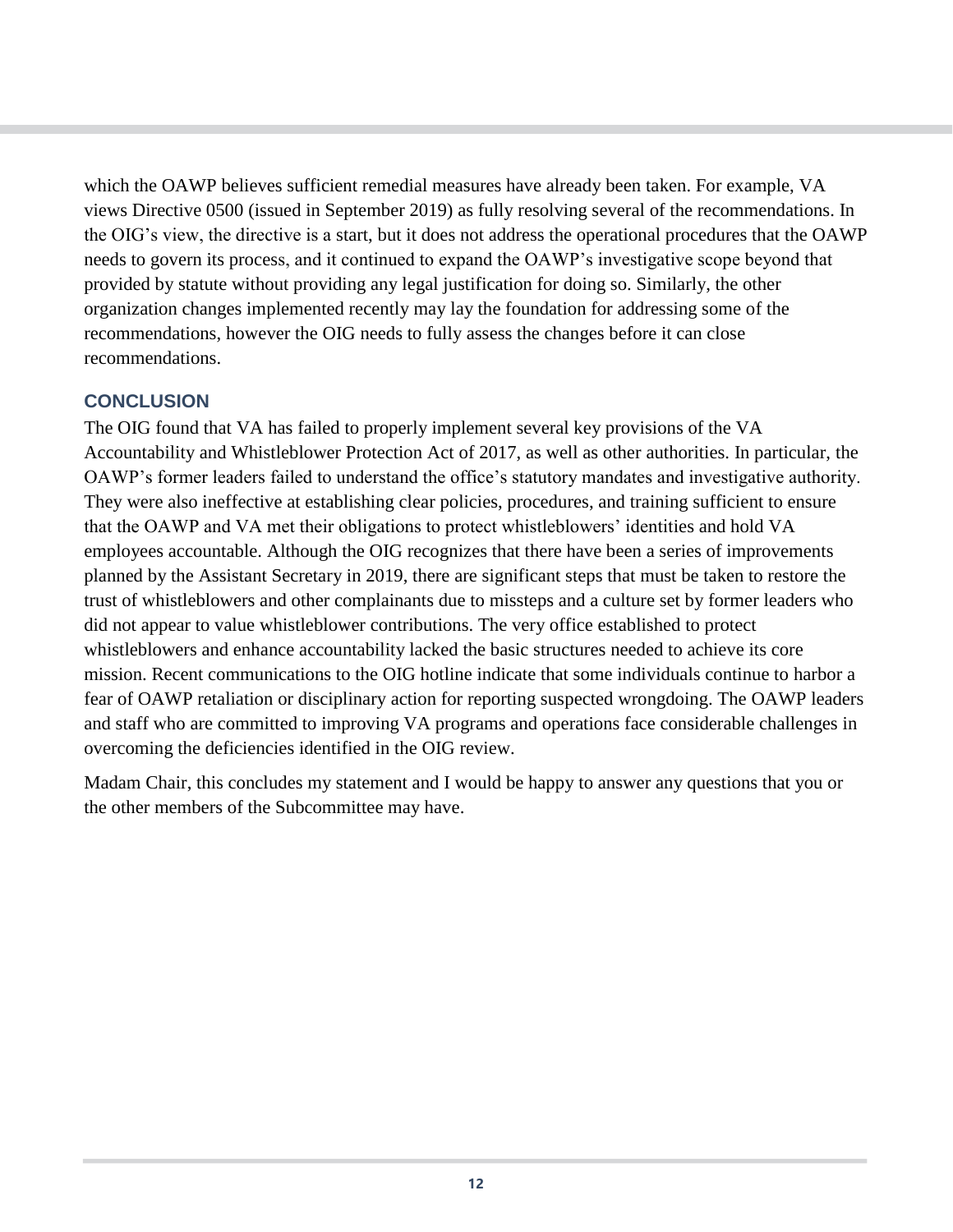## **APPENDIX A: LISTING OF RECOMMENDATIONS FROM**

## *FAILURES IMPLEMENTING ASPECTS OF THE VA ACCOUNTABILITY AND WHISTLEBLOWER PROTECTION ACT OF 2017*

## **FINDING 1**

1. The Assistant Secretary for Accountability and Whistleblower Protection directs a review of the Office of Accountability and Whistleblower Protection's compliance with the VA Accountability and Whistleblower Protection Act of 2017 requirements in order to ensure proper implementation and eliminate any activities not within its authorized scope.

2. The VA Secretary rescinds the February 2018 Delegation of Authority and consults with the Assistant Secretary for Accountability and Whistleblower Protection, the VA Office of General Counsel, and other appropriate parties to determine whether a revised delegation is necessary, and if so, ensures compliance with statutory requirements.

3. The Assistant Secretary for Accountability and Whistleblower Protection, in consultation with the Office of General Counsel, Office of Inspector General, Office of the Medical Inspector, and the Office of Resolution Management establishes comprehensive processes for evaluating and documenting whether allegations, in whole or in part, should be handled within the Office of Accountability and Whistleblower Protection or referred to other VA entities for potential action or referred to independent offices such as the Office of Inspector General.

4. The Assistant Secretary for Accountability and Whistleblower Protection makes certain that policies and processes are developed, in consultation with the VA Office of General Counsel and Office of Resolution Management, to consistently and promptly advise complainants of their right to bring allegations of discrimination through the Equal Employment Opportunity process.

# **FINDING 2**

5. The Assistant Secretary for Accountability and Whistleblower Protection ensures that the divisions of the Office of Accountability and Whistleblower Protection adopt standard operating procedures and related detailed guidance to make certain they are fair, unbiased, thorough, and objective in their work.

6. The VA General Counsel updates VA Directive 0700 and VA Handbook 0700 with revisions clarifying the extent to which VA Directive 0700 and VA Handbook 0700 apply to the Office of Accountability and Whistleblower Protection, if at all.

7. The Assistant Secretary for Accountability and Whistleblower Protection assigns a quality assurance function to an entity positioned to review Office of Accountability and Whistleblower Protection divisions' work for accuracy, thoroughness, timeliness, fairness, and other improvement metrics.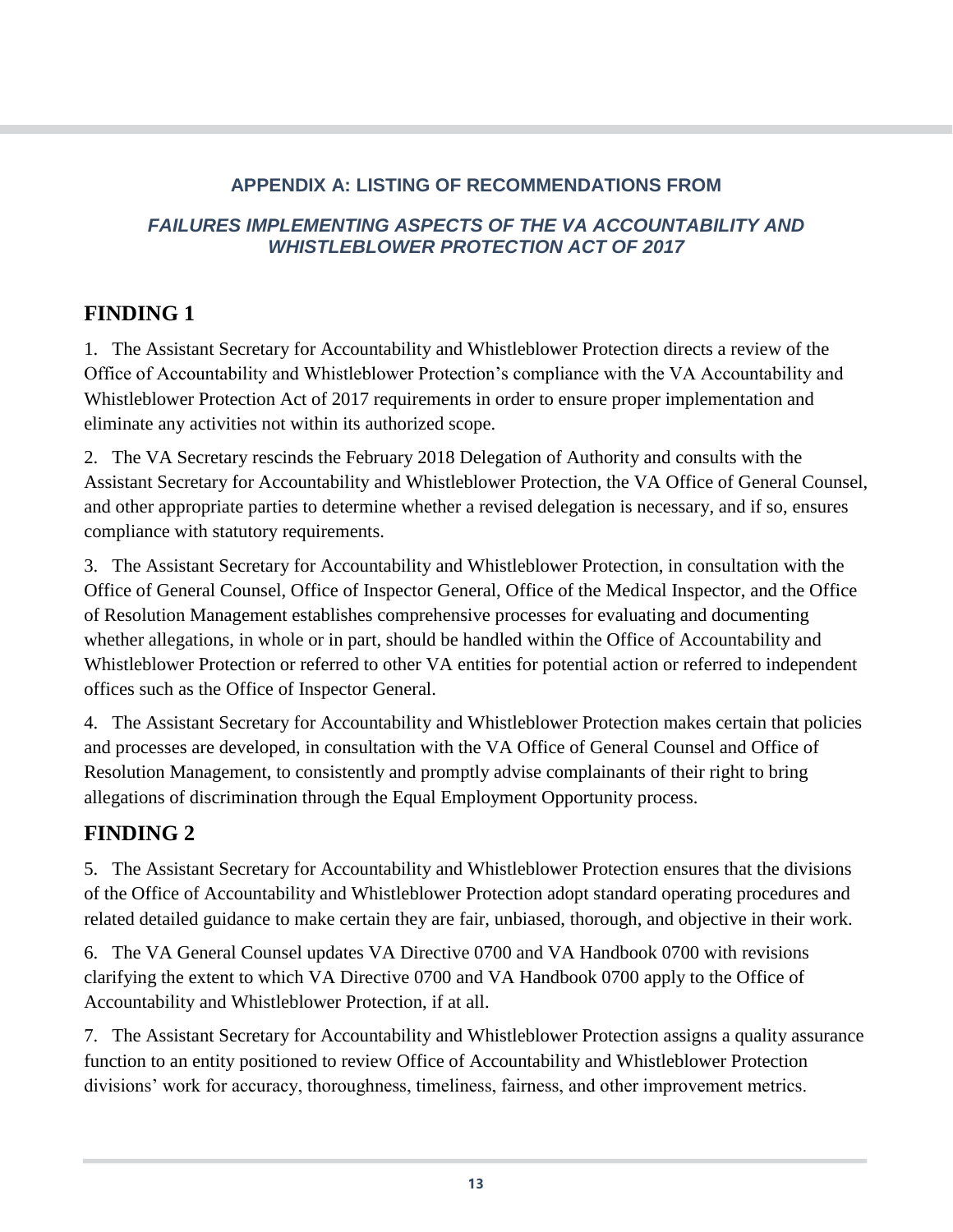8. The Assistant Secretary for Accountability and Whistleblower Protection directs the establishment of a training program for all relevant personnel on appropriate investigative techniques, case management, and disciplinary actions.

# **FINDING 3**

9. The VA Secretary, in consultation with the VA Office of General Counsel, provides comprehensive guidance and training reasonably designed to instill consistency in penalties for actions taken pursuant to 38 U.S.C. §§ 713 and 714.

10. The VA Secretary ensures the provision of comprehensive guidance and training to relevant disciplinary officials to maintain compliance with the mandatory adverse action criteria outlined in 38 U.S.C. § 731.

11. The Assistant Secretary for Accountability and Whistleblower Protection makes certain that in any disciplinary action recommended by the Office of Accountability and Whistleblower Protection, all relevant evidence is provided to the VA Secretary (or the disciplinary officials designated to act on the Secretary's behalf).

## **FINDING 4**

12. The Assistant Secretary for Accountability and Whistleblower Protection implements safeguards consistent with statutory mandates to maintain the confidentiality of employees that make submissions, including guidelines for communications with other VA components.

13. The Assistant Secretary for Accountability and Whistleblower Protection leverages available resources, such as VA's National Center for Organizational Development and the Office of Resolution Management, to conduct an organizational assessment of Office of Accountability and Whistleblower Protection employee concerns and develop an appropriate action plan to strengthen Office of Accountability and Whistleblower Protection workforce engagement and satisfaction.

14. The Assistant Secretary for Accountability and Whistleblower Protection develops a process and training for the Triage Division staff to identify and address potential retaliatory investigations.

# **FINDING 5**

15. The Assistant Secretary for Accountability and Whistleblower Protection collaborates with the Assistant Secretary for Human Resources and Administration, and the VA Secretary to develop performance plan requirements as required by 38 U.S.C. § 732.

16. The Assistant Secretary for Accountability and Whistleblower Protection ensures the implementation of whistleblower disclosure training to all VA employees as required under 38 U.S.C. § 733.